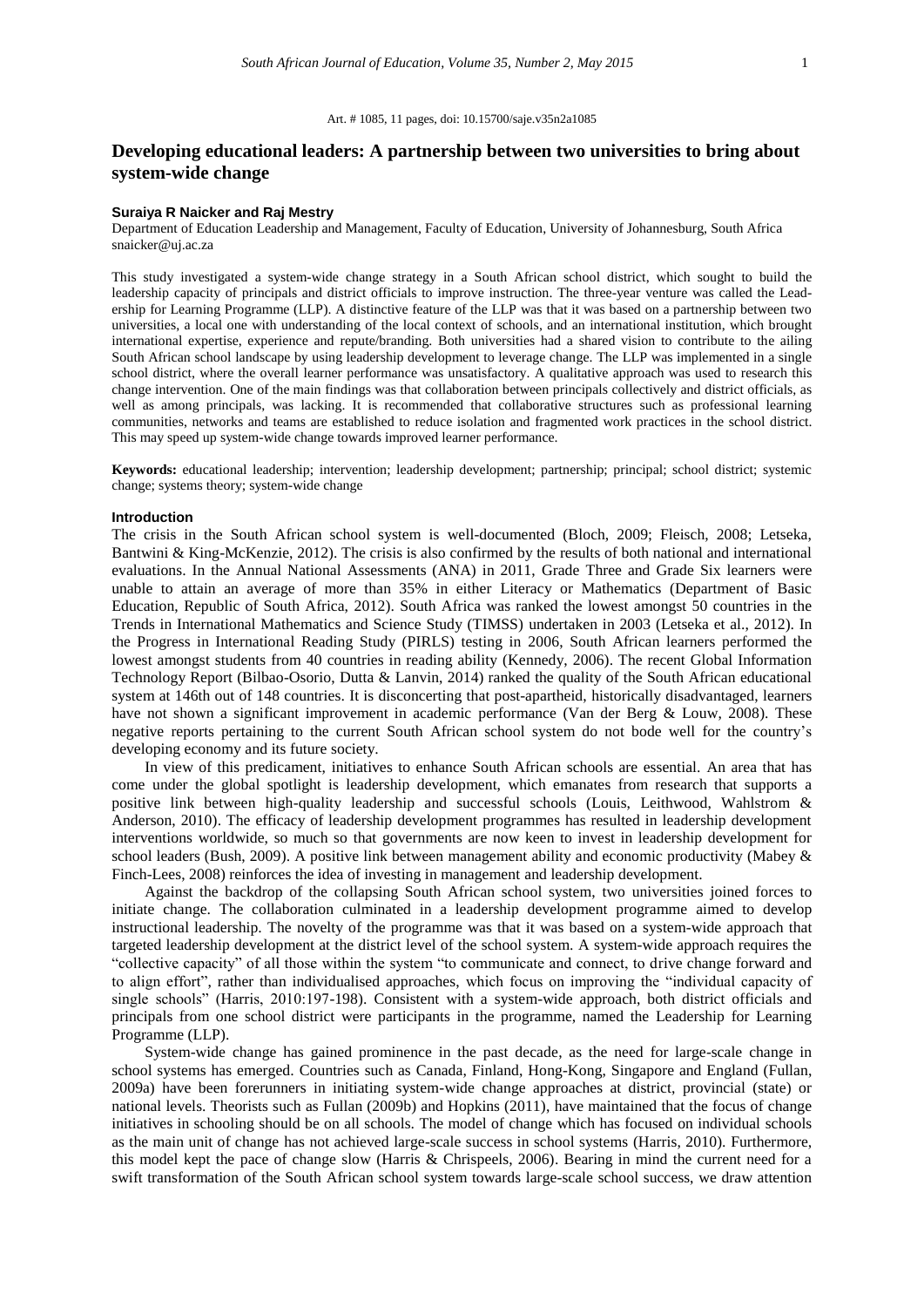to a system-wide approach as a potential change strategy. Previous empirical evidence of systemwide efforts to enhance educational leadership at national, provincial or district level in South Africa is limited. Three system-wide change initiatives identified in the literature were undertaken in South Africa, but did not result in any conclusive findings. Two of these were the Systemic Enhancement for Education Development (SEED) in the Western Cape, and the Quality Learning Project (QLP) in De Aar (Fleisch, 2006). A more recent endeavour was the Gauteng Primary Language and Mathematics Strategy (GPLMS), which attempted to close the gap between performing and underperforming schools in Gauteng Province (Fleisch & Schöer, 2014). However, since the different versions of the ANA were not comparable over the years, the GPLMS research remained inconclusive (Fleisch & Schöer, 2014). This research on the LLP contributes to the global discourse on leadership and management development, since emerging economies are urgently striving to address their shortcomings in leadership and management in a bid to "catch up" with their economically developed counterparts (Mabey & Finch-Lees, 2008:6).

The aim of this study was to determine what may be learned about system-wide change from an exploration of the LLP. The specific objectives were to:

- investigate the perceptions and experiences of the various actors involved in the programme;
- ascertain the benefits and challenges experienced during the implementation of the programme; and
- determine the potential of the programme to initiate systemic change in the school district.

### System-Wide Change

Fullan (2009a) identifies three phases in the educational change journey, from school-based approaches, to system-wide approaches. The first phase, pre-1997, was marked by increasing pressure for educational change resulting in greater innovation at individual schools. In the second phase, 1997-2002, larger-scale change initiatives were implemented across schools, such as the National Literacy and Numeracy Strategy (NLNS) in England. During the third phase, 2003-2009, the emphasis was on how to achieve system-wide change at the district, provincial and/or national levels. System-wide change has escalated since 2009. A current initiative is the Tri-Level Reform Movement in Wales, which strives for systemic reform of the entire education system (Harris, 2010).

The gradual shift towards a systems view in education has meanwhile spanned five decades (Banathy, 1992). During this time, problem situations became increasingly complex, embedded in interconnected systems that operate in dynamically changing environments (Banathy, 1992). Systems theory (Banathy, 1991) gives primacy to the

interconnectedness and interdependence of the elements in a system, as well as the evolutionary nature of a system (Banathy & Jenlink, 2004). Because of the system-wide approach of the LLP, we use systems theory to frame this investigation. The system of interest in this study is the school district. In order for system-wide change, also referred to as systemic change, to occur, other fundamental changes must be made simultaneously at multiple schools throughout the school district, thereby enabling a paradigm shift (Duffy & Reigeluth, 2008). In the case of the LLP, a leveraged emergent approach to systemic change was used (Reigeluth, 2006). Leadership development is considered a part of the system that exerts sufficient leverage to prevent the changed parts of the system from reverting to their previous state (Reigeluth, 2006).

The definition of leadership development used in this study is "the expansion of a collective's capacity to produce direction, alignment, and commitment" (McCauley, Van Velsor & Ruderman, 2010:20-21). The term 'collective' used here refers to any group of people who share work, such as partnerships, work groups and communities (McCauley et al., 2010). Such a general definition is apt for this study, where the LLP participants worked as a collective with the intention of expanding leadership capacity in the school district. Systems theory supports Fullan"s (2009b) claim that effective leaders working in an individualistic manner are unlikely to succeed at system-wide organisational change. In South Africa, leadership development has centred on the training of individuals, rather than collective capacity building, which encourages learning through interaction. For instance, the interactive sessions envisaged in The Advanced Certificate in Education: School Leadership (ACE) for principals, were largely unsuccessful (Bush, Kiggundu & Moorosi, 2011). Even internationally, leadership development programmes that targeted the level of the system have been found to be inadequate (Fullan, 2009b). A systemwide leadership development programme underwent research in the state of Georgia, in the United States of America (USA). This research found that in the long term, those schools whose leaders had participated in the programme achieved higher learner test scores than schools whose leaders had not been a part of the programme (Page, 2010). An investigation by Louis et al. (2010) involving 43 school districts, found that districts could have a significant impact on schools and learners by developing school leaders" collective sense of efficacy about their jobs (Fullan, 2009b). Such studies have highlighted the importance of school districts and principals collectively, as agents of systemwide change.

Rorrer, Skrla and Scheurich (2008) have contended that the school district is an important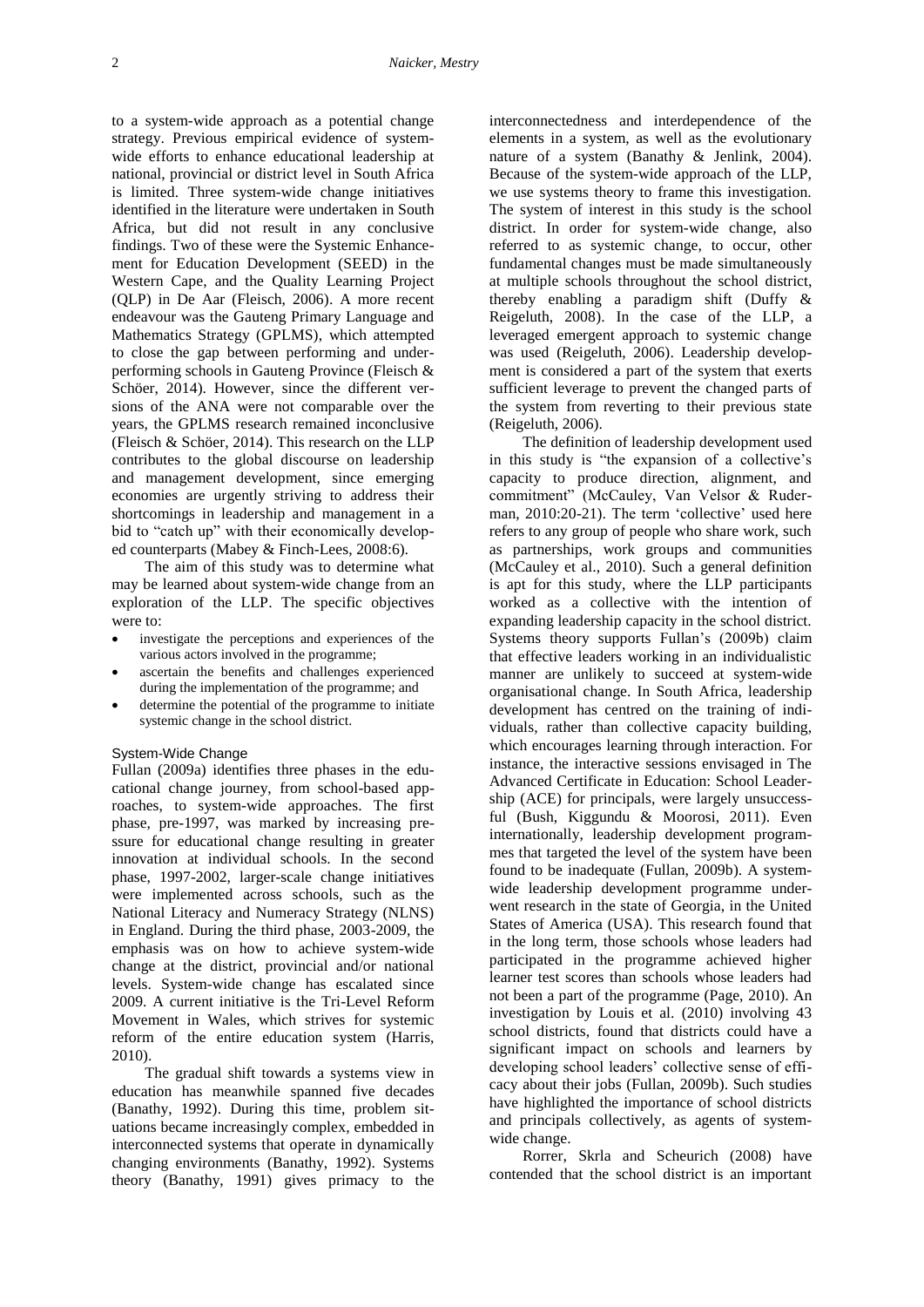agent for system change. The district office of the school district is a local government structure that holds authority over the multiple schools in its jurisdiction. As such, it is in a favourable position to initiate and sustain large-scale change (Roberts, 2001). Furthermore, the district office has an awareness of the local context in which schools operate (Taylor, Muller & Vinjevold, 2003). However, school change efforts worldwide have neglected the district office as an agent of change, placing individual schools, and even teachers, at the centre of change efforts (Chinsamy, 2002; Chrispeels, Burke, Johnson & Daly, 2008). The perspective that the district office is a catalyst for system-wide change in districts is supported empirically (Kaufman, Grimm & Miller, 2012; Zavadsky, 2012). However, more research into district change efforts are required in order to provide empirical guidance that district leaders might utilise to help them bring about system-wide change in their districts (Rorrer et al., 2008).

Principals, as vital agents of system change, will play a broader role than that currently held. This entails a new mindset, where individual school leaders stop thinking about "my school" or "my district" and start thinking about "our schools or our districts" (Fullan, 2007:63). The system leadership role is essentially one of cross-collaboration. It involves principals increasingly working "with other schools and other school leaders, collaborating and developing relationships of interdependence and trust" (Pont, Nusche & Moorman, 2008:6). Munby (2008) asserts that system collaboration arising from system leadership is a prospect for the improvement of learner performance in underperforming schools. From the perspective of systems theory, developing these leadership links between schools is crucial to advancing systemic change. Many of the complex problems faced by schools are systemic, and as such, warrant systemic solutions. System-wide change is unlikely to transpire if the collective capacity of principals in the system remains unharnessed (Harris, 2010). Fullan (2009b) contends that when a critical mass (90%) of school principals is engaged in development, such as instructional leadership, within and across schools, there is likely to be a positive effect on the system. However, a system-wide change endeavour is a mammoth undertaking, which may go beyond the capacity of the district office and school principals, requiring the support of external agencies.

Empirical evidence suggests school districts are likely to benefit from one or more external partners, whether local or international (Kronley & Handley, 2003). Houle (2006) found that the need for partnerships with underperforming schools is so critical, that it resulted in the formalisation of partnerships, even after his study was completed. Furthermore, external partners have been a catalyst

for pushing school districts towards change (Barnett, Hall, Berg & Camarena, 2010). Such partners can also develop professional capacity in schools and district offices (Kronley & Handley, 2003). Programme funding is another benefit of external partnerships (Johnston & Armisted, 2007). Collaboration between school districts and universities is a common approach used to develop district-wide leadership capacity (Korach, 2011). The two universities that partnered to provide the LLP, provided these benefits to the participating school district.

# Background to the LLP

A South African doctoral student in the School of Education at the international university that became involved in the LLP, elicited the School"s interest in contributing to the improvement of schooling in South Africa. Hearing about the possibility of a project with the international university, a team from the local university visited the international university to explore the possibility of a partnership. The international university reciprocated by visiting the local university. In subsequent discussions, the academics from both universities agreed upon a system-wide venture, which would focus on leadership development in a school district. Thereafter, a memorandum of understanding between the two universities was drawn up, and funding was sought for the intervention. Stakeholder buy-in from the teacher unions and the provincial MEC (Member of the Executive Council for Education-parliamentary stature), was sought. Buy-in from the unions was not achieved. However, the MEC agreed to the implementation of the project, and selected a school district in Gauteng Province where learner performance in the Senior Certificate Examination (Grade 12) had been inadequate for several years. Two significant factors contributed to the possibility of co-ordinating a venture of this magnitude throughout the school district. The first was the establishment of a leadership institute by the local university to steer the project. The second was extensive funding secured from external sources. These allowed the selected school district to participate in the programme, and sustained the procurement of all the required human and material resources to offer the LLP. After extensive discussions between the two universities, a programme was designed. In view of the particular context of the school district, fraught with its many challenges, it was decided that the LLP would follow an organic evolution for its three-year duration (2010-2012). This approach provided flexibility in addressing the emergent needs of the participants. At this stage, it was decided to investigate the initial needs of the LLP participants (principals and district officials). Focus group interviews with the participants generated themes providing topics for the LLP start-up. An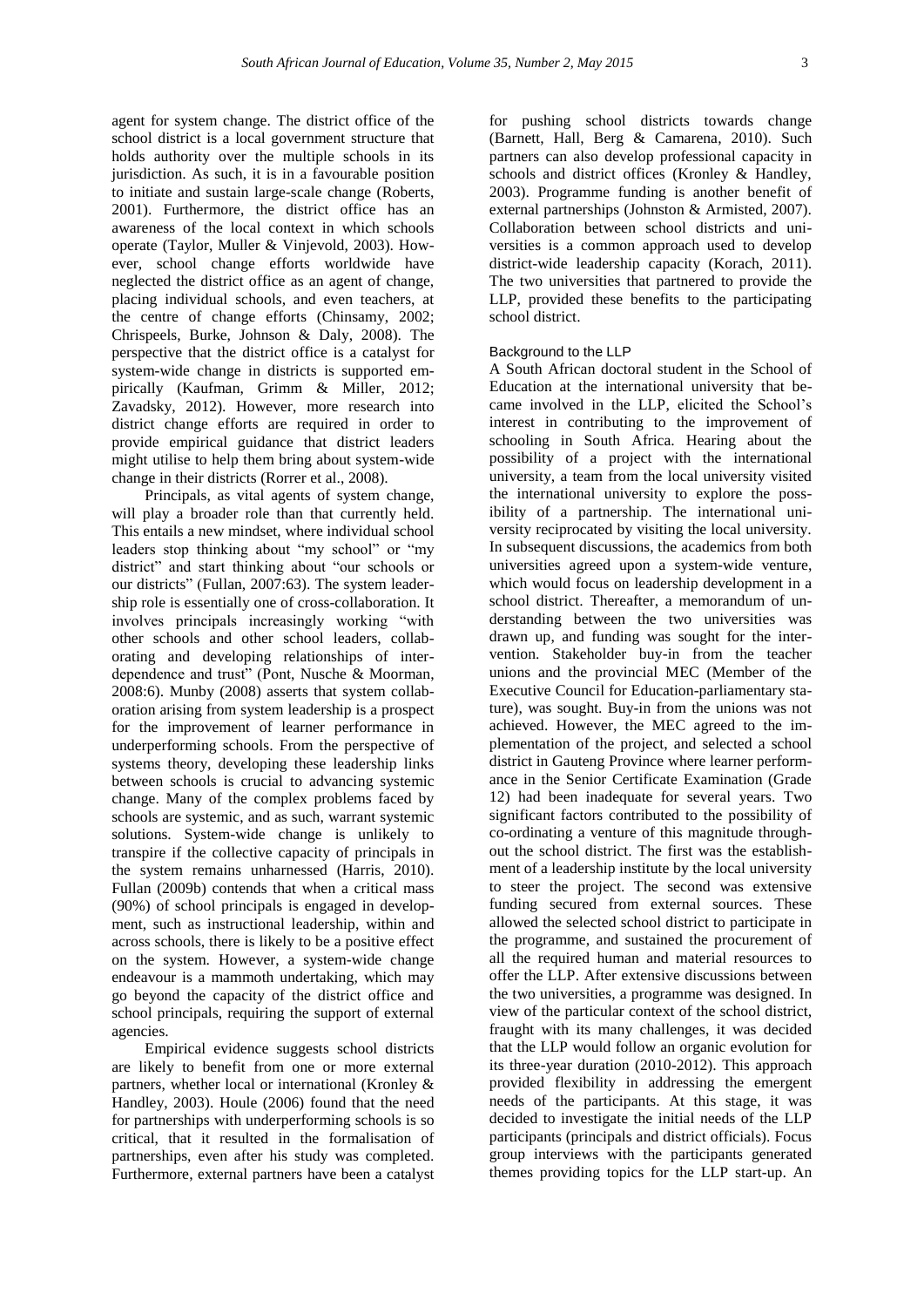LLP framework (Figure 1) was then developed to conceptualise the intervention.

At the core of the framework (Figure 1) was improved academic outcomes in the school district. This was dependent upon the quality of teaching, the successful learning attained by learners, and school and classroom factors promoting improved academic outcomes. Four areas, namely leadership and management, data analysis and utilisation, systems thinking and systemic support, were identified as being significant contributors to effective teaching and learning. Systems-thinking is understood as a conceptual framework for seeing cohesive wholes, rather than merely parts of a system in isolation; interrelationships between rather than the autonomy of individual elements; and for seeing patterns of change instead of static snapshots (Senge, 2006).



**Figure 1** The Leadership for Learning framework

The LLP comprised four, week-long (28 hours per week) contact sessions, held on the university campus during the school holidays. The first session focused on instructional leadership; the second on effective communication, leadership values and collaboration; the third on leadership tools and strategic planning; and the fourth on the topics data-wise, charting the course and instructional rounds. Reflection and review by the academics took place after each session, in order to decide on the themes for the following session. On average, 85 participants attended each session, or part thereof. Some were absent due to prior commitments to the Gauteng Education Department. Between the contact sessions, a team of contracted facilitators provided on-site support at both the district office and the participating schools. In addition, regional cluster groups were established, for on-going collaboration between sessions. Academic staff were responsible for coordinating the sessions, and were assisted by an administrator. Presenters with the required expertise, including the academics involved, facilitated the sessions. Funding enabled 54 participants to attend a six-day leadership development programme at the international university.

Researchers from both universities were assigned to investigate the LLP. The lead researcher of this paper, who was responsible for the data collection and analysis, was not actively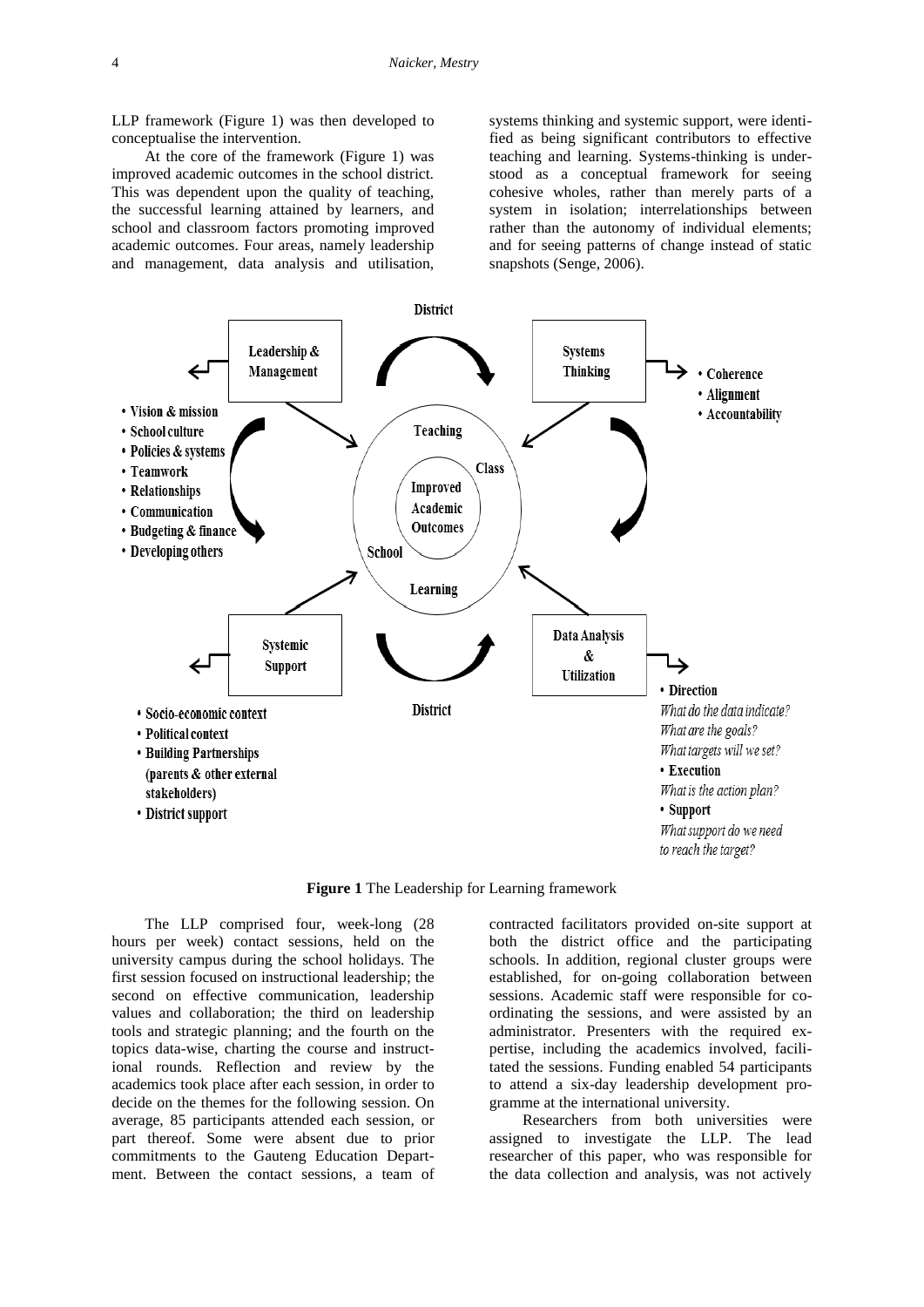involved in decision-making regarding the design and implementation of the LLP. The data was analysed on completion of the LLP and did not have an action research orientation.

### **Method**

The study used a generic qualitative approach, as we intended to uncover and understand the perspectives of the participants involved in the LLP (Merriam, 1998). The sample consisted of 11 academic staff members, one administrator, seven facilitators, 101 principals, and 44 district officials. Simple random sampling was used to select district officials, academic staff of the universities, and the programme facilitators for the interviews. Stratified random sampling enabled one principal from each of the five regional clusters of the school district to be represented in the sample.

Data was collected by means of participant observation and semi-structured, individual interviews. The participants were observed during the LLP contact sessions. Principals were further observed in three cluster group meetings. Field notes were used to keep track of observations, encounters and decisions made during the study. On conclusion of the programme, individual interviews were conducted with one female and four male principals; four female district officials; one female academic, three male academics and two female facilitators. The interview schedule was piloted among each of these groups to strengthen validity.

Tesch"s method (1990) was employed to analyse the data. In the coding process, the raw data were read, and units of meaning were identified and labelled. Codes were grouped into categories and synthesised into sub-themes and themes. Triangulation was applied across the four data sources, namely principals, district officials, facilitators and academics, to search for convergent evidence. Furthermore, triangulation was used to compare the participant observations with the interview findings. Triangulation can be useful in facilitating cross-data validity checks (Patton, 2002). Ethical research procedures included receiving approval from the relevant authorities, acquiring written informed consent from the participants, anonymity of places and people, and confidentiality of sources.

### **Findings**

The emergent themes and sub-themes are presented in Table 1.

|  |  | <b>Table 1</b> Research themes and sub-themes |
|--|--|-----------------------------------------------|
|--|--|-----------------------------------------------|

| Theme                                 | Sub-theme                                                              |  |
|---------------------------------------|------------------------------------------------------------------------|--|
| 1. Interrelationships                 | Poor interrelationships between principals and district officials<br>٠ |  |
|                                       | Tensions among the district officials<br>٠                             |  |
|                                       | Building collegial relationships<br>٠                                  |  |
| 2. Contextual challenges              | Policy implementation at schools<br>٠                                  |  |
|                                       | Racial Integration<br>٠                                                |  |
|                                       | Parental involvement<br>٠                                              |  |
| 3. Experiences encountered during the | <b>Strengths</b><br>٠                                                  |  |
| implementation of the LLP             | Challenges<br>٠                                                        |  |
| 4. Capacity building                  | Professional development<br>٠                                          |  |
|                                       | Inadequate induction for principals<br>٠                               |  |
| 5. Working in isolation               | Principals working in isolation<br>٠                                   |  |
|                                       | Lack of co-ordination among district officials<br>٠                    |  |
|                                       | Fostering collaboration                                                |  |

A discussion of the themes and sub-themes ensues using the following codes: principal (P), district official (DO), facilitator (F) and academic (A). Numbers are used to indicate the different interviewees as follows: P1 refers to the first principal who was interviewed, P2 refers to the second principal interviewed, and so on. The same system of numbering applies to the other groups interviewed.

# Interrelationships

Both the participant observation and the interview data revealed the relationships between principals and district officials to be strained. Tensions mounted during the second contact session of the LLP, as principals and district officials blamed each other for malfunctions in the school district. The

interview findings confirm the strained relationships. An academic recounted:

> *There was this* [sic] *clash between district office and principals. It seemed to me that there was a 'blame game'* [sic] *going on both sides. For example, if a school would say, 'We didn't get the books that we needed on time.' And the central office people would defensively say, 'You all didn't send in the numbers when we asked'* (A2).

A facilitator confirmed the poor interrelationships between principals and district officials, stating: "*so it was a lot of conflict there … there was mudslinging, but from both sides*" [sic] (F1). Ineffective communication also played a role in the strained relationships, as is evident in the next remark:

*You're* [district officials] *saying, 'I sent out a letter telling you what to do. Why didn't you do it?' And*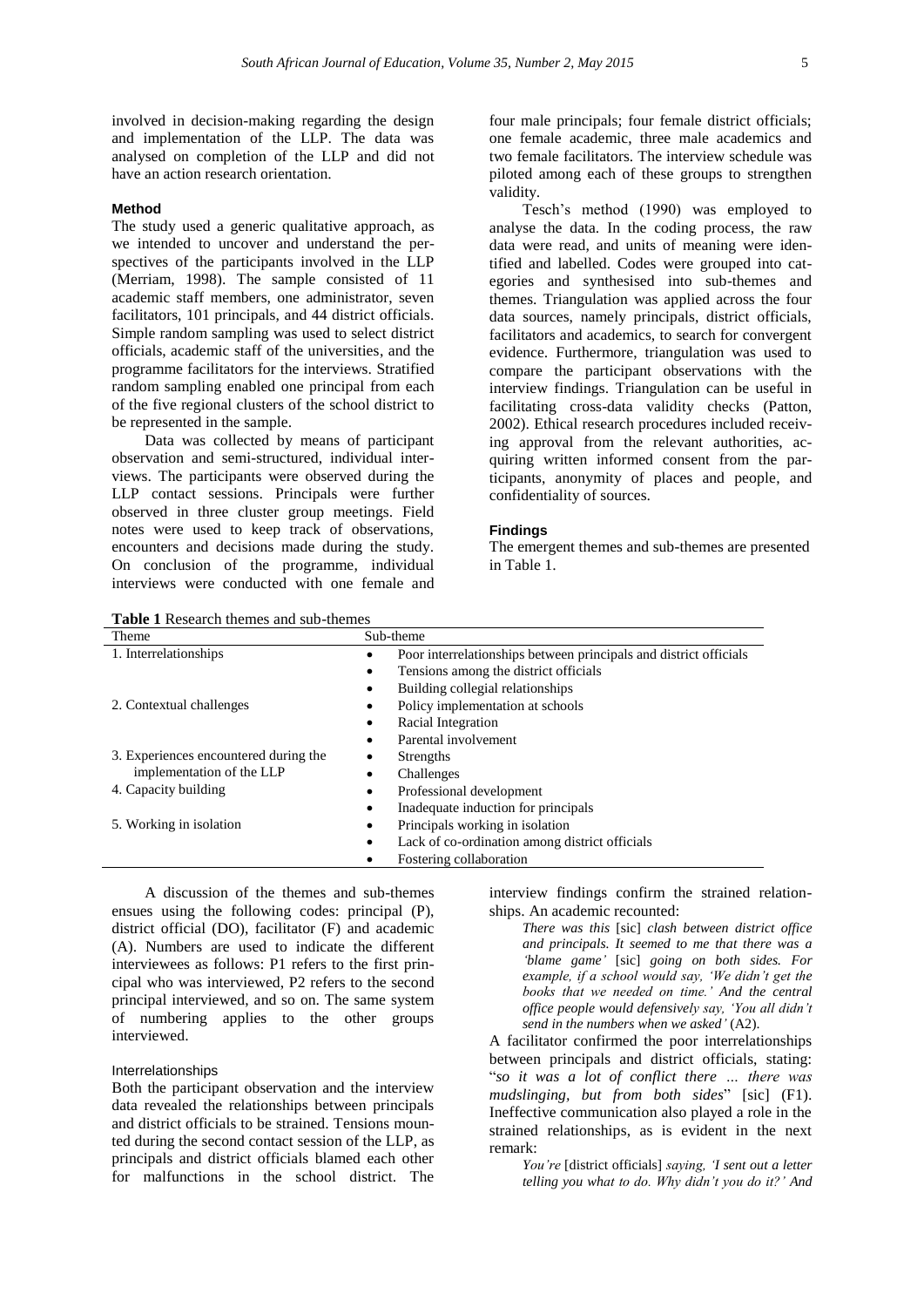*principals say that's not a way to communicate. I think a lot focused on: 'how do we communicate more effectively so that we can be more effective leaders?'* [sic] (A2).

The hierarchical structure of the school district, which reinforces the positional authority of district officials over principals, further contributes to the poor interrelationships. A facilitator remarked:

*It was an attitude adjustment that was most needed - that we are equals. We* [district officials] *are equal to the teachers and the principal. We are not their seniors. Because, for as long as you believe that you are superior to another person, you speak down to that person … They* [principals] *wanted the district to speak to them on level terms* (F1).

Academics also alluded to the management style of the district officials as being authoritarian. An academic stated:

*There should be more thinking that we are a team, we are one system … perhaps the district officials feel that they lay down the law and you dance to it*  $[sic]$  (A3).

Poor interrelationships also emerged between the district officials themselves at the second contact session, where, during the breakaway sessions, when district officials worked as a group, conflict arose. There was discontent over the allocation of new cars to district officials and the lack of consultation by senior management in decisionmaking. An academic explained:

*We did the difficult conversation and I think that was the most difficult session we had, because a lot of issues were placed on the table … The district office had major issues to address and … a lot of participants walked out there feeling that, 'I have vented my frustration and someone listened to me'*  $[sic] (A1)$ .

Findings from the observation data reveal that the conflict was well managed. The presenters used protocols, for example, taking the participants down 'The ladder of inference' in order to challenge assumptions that were placed at the top of the ladder.

Data triangulation from all four sources, namely principals, district officials, facilitators and academics, confirmed that the LLP enabled the building of more collegial relationships between principals and district officials. A district official elaborated:

*What was very interesting for me is the fact that we could have sessions with principals, have a sense of what principals are feeling, and their frustrations. Principals have a sense of what our frustrations were as a district office … Also to get us to a point that we understand each other, there is not 'us' and 'them'* [sic]*. But we actually need to work together for it to work* (DO4).

# Contextual Challenges

A principal (P1) was frustrated that district officials merely enforce policies of the department without addressing the implementation difficulties that they face in schools. Other principals concurred:

*Lots of us* [principals] *were dissatisfied with the way the higher educational authorities operated. There were challenges on the ground that we felt they didn't know much about, and there wasn't much consultation with schools at that level. Funding was a problem that* [sic] *all schools experienced difficulty, especially when it came in to school fees* (P2).

Another contextual challenge was that racial integration in the school district appeared to be inadequate. It was observed that the participants seated themselves according to their race groups. However, the racial divide extended beyond the seating. An academic elaborated:

*It was as if somebody from one group, when they got up to ask a question, a clarifying question, the people in their own group acknowledged the same question. And you might not have seen the same acknowledgements in the other groups. It made very clear to me what I had been told about the history of separations, you know, planned separations and apartheid … at this point there was a lack of trust across the divides, I felt* (A2).

By interacting with one-another in the LLP, racial barriers were broken down. A principal stated:

*In the past we didn't have much communication between Afrikaner people and Indian people and Coloured people and Black people. And then once we had settled we found ourselves forming friendships. We became so comfortable with each other* (P2).

A contextual challenge that most principals were vocal about was the lack of parental support to learners. A principal stated that many parents are "*illiterate*" (P2). Another principal reported that 80% of his learners were orphans, had single parents or came from child-headed homes (P4).

# Experiences encountered during the

Implementation of the LLP

One of the strengths of the LLP was the organic nature of the course it assumed. By adapting the LLP to the needs of the participants, the LLP adopted a context-specific focus. An academic elaborated:

*I see this whole project as one in which we constantly had to scaffold the learning. You could and every time we went too far we had to recalibrate, because if people weren't ready to receive it, then you were wasting your breath* (A2).

A further strength was the partnership with the international university. The expertise of the presenters had a profound effect on the participants. An academic noted:

*They were all speaking from their own experience, their own research, so they weren't speaking from book knowledge; so in that sense, it had emotive value, rather than purely cognitive value* (A4).

A district official concurred as follows:

*Our district is classified as an underperforming district. So, I was interested in listening to Lesley*  [pseudonym] *when she was presenting on being*  [the leader] *of an underperforming district as well … I was saying, 'we are not alone'. If we stay*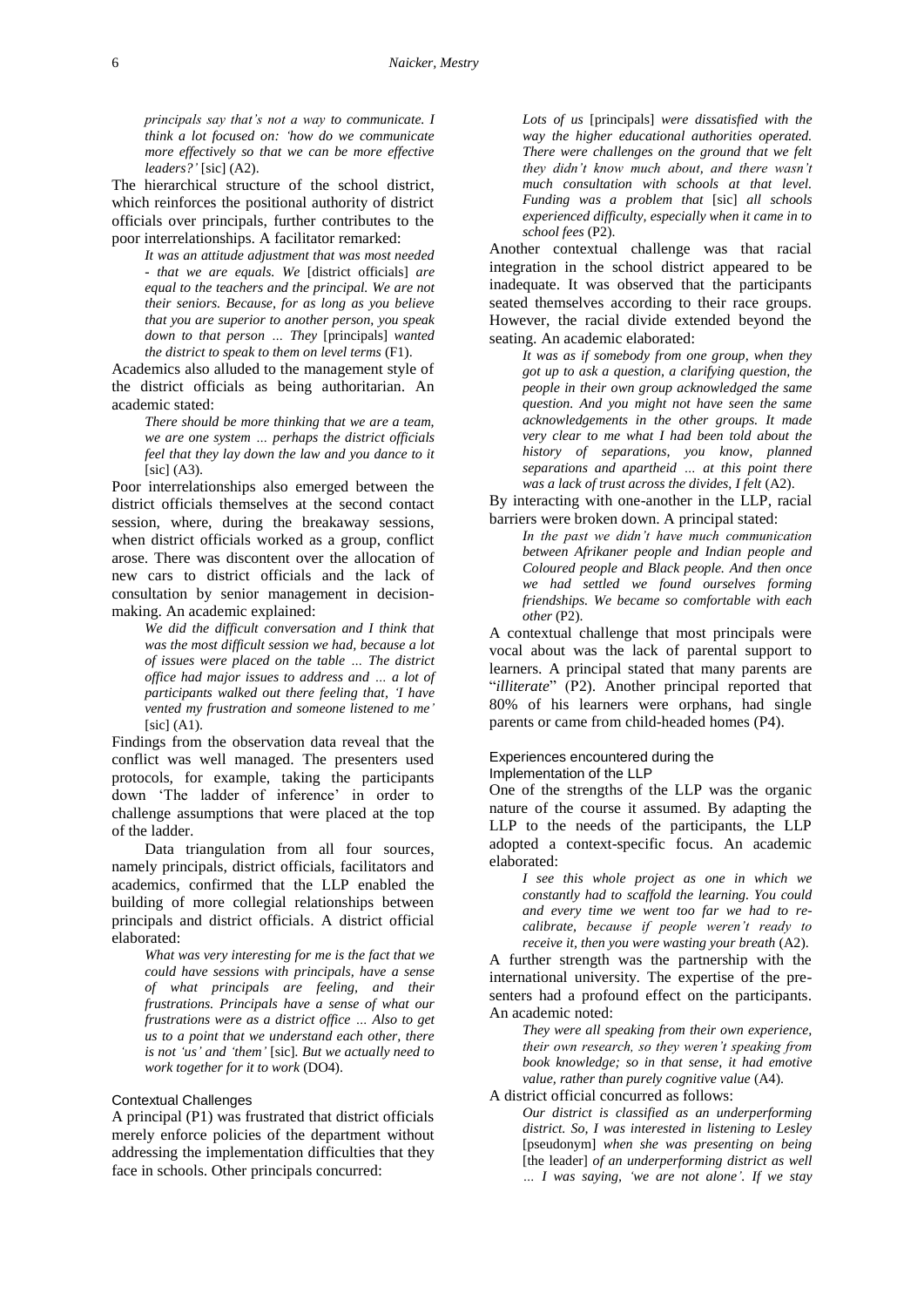*focused, if we have our vision, we understand our vision and we run with our mission on daily basis, we can turn around the district as well* (DO1).

A participant commented on the interactive pedagogy used by the presenters:

> *Its the way they give you a thing to study, and then they have this interactive growth, where you talk and where they facilitate. And when I studied, how lecturers in South Africa do it, they talk and you listen. Whereas, these people gave you things to work on, and then they facilitate* [sic] (DO2).

The observation findings indicate that, in order to promote greater interaction among the participants, the venue for the contact sessions was reviewed. The long, step-down lecture theatres used initially in the programme were replaced in favour of a hall, with the participants working in roundtable.

Challenges encountered during the course of the LLP included long gaps between contact sessions, and the need for mentors. Holding the programme during a school holiday also meant that some of the principals did not attend the LLP. There were contextual problems at various schools that affected the implementation of the programme at the classroom level. One principal explained: "*we were in the process of merging … I couldn't implement some of the things*" (P5). A facilitator expressed concern that some principals were not sharing new learning from the programme with their staff (F2). Another difficulty experienced was that the district office had not committed to the programme prior to its commencement. One academic stated: "*we need to ensure that we have buyin from the beginning. We have to let them* [district] *know they are equal partners, because I got the feeling* [sic] *initially that to them it seemed as if we are being imposed on them*" (A1).

### Capacity Building

Learning and growth occurred during the LLP. A principal commented: "*the instructional trips that I take into the classes is something that I pick up in the programme … It's something that I have been doing ever since*" (P3). Another principal elaborated:

> *Before*[hand], *when I used to go to a teacher's class, I use to look at all the negative things … you have to go and look at what is wrong in the class to go and fix it … but now I have changed in terms of … going in and looking at what teachers need and what they* [are] *doing, and what they* [are] *doing*   $right (P1).$

There was evidence of a changed attitude, of being more consultative, and of improved communication from a district official:

*I think I've learned to become a little bit less defensive … I've learned to get more involved with my people … And a very important thing is not to be up there and talk down* [sic] (DO2).

The inadequate induction of principals into the principalship emerged in the interview data. A newly appointed principal commented:

*the induction was more focused on a normal functioning system. It was 'one size fits all' … it did not address what to do when you encounter challenges. The programme* [LLP] *focused on specific challenges* (P4).

### Working in Isolation

Interviews revealed that principals had not worked collaboratively, but in isolation. Two principals used metaphors to describe their isolated work practices. The first stated: "*you sit like an island when you* [are] *a principal, and you don't know* what's going on in other schools" (P1).<sup>ii</sup> The second remarked: "*it was a course that really would help us to develop and it would take us out of our cocoon* [sic]" (P4, L27). There exists a lack of alignment between the different units in the district office, where an official remarked: "*our main problem is everybody is doing 'his own thing'*  [sic]*. We are actually not there for each other. I've got no idea what* [the] *curriculum is doing.* [The] *curriculum has got no idea what I'm doing*" (DO4).<sup>iii</sup> The inadequate co-ordination among units results in confusion at schools:

*the problems that would come up is aligning of diaries … there were instances like three different officials, district officials, who'd rock up at the same school to see the same principal for three different things* (F1).

The interactive nature of the LLP promoted collaboration, such as networking, professional learning communities (PLCs), and system leadership. A principal expressed: "*It* [LLP] *also gives us the platform to liaise and network with colleagues from various social cultures whereby there was that divide*" (P4). A facilitator reported the emergence of a PLC, where a system leadership mindset is evident: "*the group grew to the extent that they were working as a team, even supporting one another, even addressing their issues and trying to assist where they could*" (F2).

### **Discussion**

Systems theory is concerned with the interrelationships among the elements in a system. The elements are nonlinear, dynamic and mutually interactive (Razik & Swanson, 2010). Therefore, "when the demands on one part of the system are linked to the demand of other parts, those parts will only perform well if they are connected together" (Bar-Yam cited in Duffy, 2010:3). In this study, it was found that the poor working relationships among people within the system, contributed to disconnections within the system. When people are unaware of systems thinking, they ignore their interconnectedness, and in so doing, miss the bigger picture (Reynolds & Holwell, 2010). This refers to the systemic outlook which places emphasis on the concept of the whole. Since they are part of one system, district leaders and principals must come to understand that there can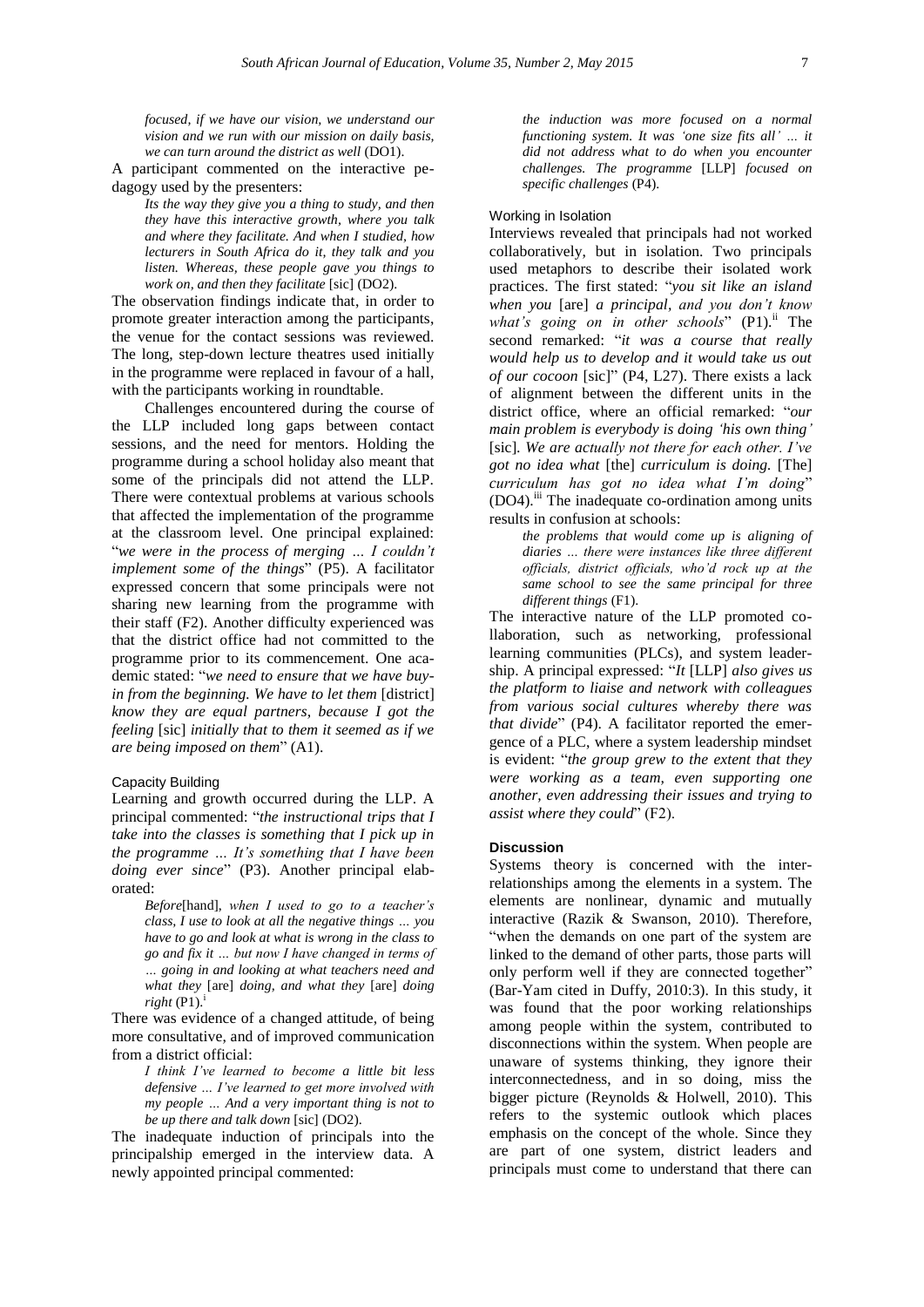be no external agents to blame when something goes wrong (Senge, 2006:67). Instead, the solution can be found in the relationship among the various elements within the school district (Senge, 2006: 67). Hence, attention needs to be given to the development of relationships within institutions and among institutions. When relationships improve, the culture of a school district is bound to change (Fullan, 2007). When parts of a system are connected, synergy can be fostered (Duffy & Reigeluth, 2008). However, the findings revealed that the hierarchical structure of the school district reinforces power relationships and threatens collegial relationships. If a view of "leadership as practice" is emphasised over "leadership as position" (James, Connolly, Dunning & Elliott, 2007:576) perhaps more collegial working relations between district officials and principals might ensue.

The findings point to a lack of collaborative structures for principals to engage in collective capacity building. The LLP provided a unique forum which brought principals and district officials together for collective capacity building. Harris and Jones (2010) emphasise that systemwide change is unlikely to succeed without structures for collaboration. Initiating networking and collaboration among the participants, many of whom were working in isolation in their own schools, was a benefit of the LLP. Networking and collaboration are features of PLCs, where "practice is developed and refined through the collaboration of groups of people who share a concern, a set of problems, or a passion about a topic, and who deepen their knowledge and expertise by interacting on an ongoing basis" (Wenger cited in Harris & Jones, 2010:175). Collaboration was further enhanced in the LLP by using a mode of presentation and facilitation that was highly interactive. Bush (2008) notes that in this era, a shift is occurring from content-based to process-based programmes, which espouse learner-centred learning, action learning and open learning. In this regard, the organic design of the LLP was a strength that enabled the organisers to address the needs of the participants at various stages during the course of the programme.

While the LLP promoted collective capacity building, an aspect that required greater thought is how to transfer what was learnt in the programme to the school context. Pegg (cited in Rhodes & Brundrett, 2009) points out that to know how educational leaders learn, researchers must observe the way in which leaders put into practice the theories learnt from training programmes. Fullan (2007) explains that the change process consists of three phases, namely: the initiation of change; the implementation of change; and the institutionalisation of change. The implementation phase is important, as it will influence whether the change is

ultimately successful or not. It may be speculated that if there were buy-in from the senior leadership of the school district from the onset of the LLP, it would have strengthened the implementation of the LLP.

Various challenges arising from the systemic context of the school district were highlighted in the findings. Issues pertaining to policy implementation, racial integration and parental involvement are some of these. Taylor, Fleisch and Shindler (2007) identify policy implementation in South African schools as a core weakness in the school system. The lack of parental support for schools, fuelled by socio-economic challenges, is another daunting area system stakeholders grapple with. New principals have reported on the failure of induction programmes to prepare them to manage these contextual challenges. Even the most efficient school leaders will flounder against adverse contextual realities (Bush et al., 2011). Using a systems lens, the contextual challenges that emerged during the LLP remind us that the school district is a complex system, where the problems are multidimensional, characterised by uncertainty and contradictory perspectives on the problem at hand (Reynolds & Holwell, 2010). It is imperative, however, to address these systemic problems that impact on systemic performance due to the fact that "their consequences will be felt in the economy and society for years to come if they are not addressed" (Christie, Butler & Potterton, 2007:29).

## **Conclusion and Recommendations**

Communication and collaboration in the school district can be enhanced by establishing collaborative structures, such as PLCs, networks or teams for principals. District officials can play a new role in co-ordinating collaborative teams, monitoring the work of these teams and providing support, resources and training. Education systems moving towards system-wide change should endeavour to reduce isolation in work practices. An understanding of systems thinking is recommended for all education leaders in a school district.

A recommendation is to establish a District Co-ordinating Committee comprising representatives from the district office, principals, teachers and unions. Such a committee could strive to better understand the complex challenges facing schools, and engage in problem-solving strategies. This ought not to be a controlling body but rather an advisory or collaborative body. A further recommendation is to institute an Annual Leadership Development Forum for principals and district officials premised on collective capacity building. Collective capacity is likely to generate greater emotional commitment and technical expertise towards system-wide change than that gained from developing individuals. In undertaking this venture, the school district can enlist the support of uni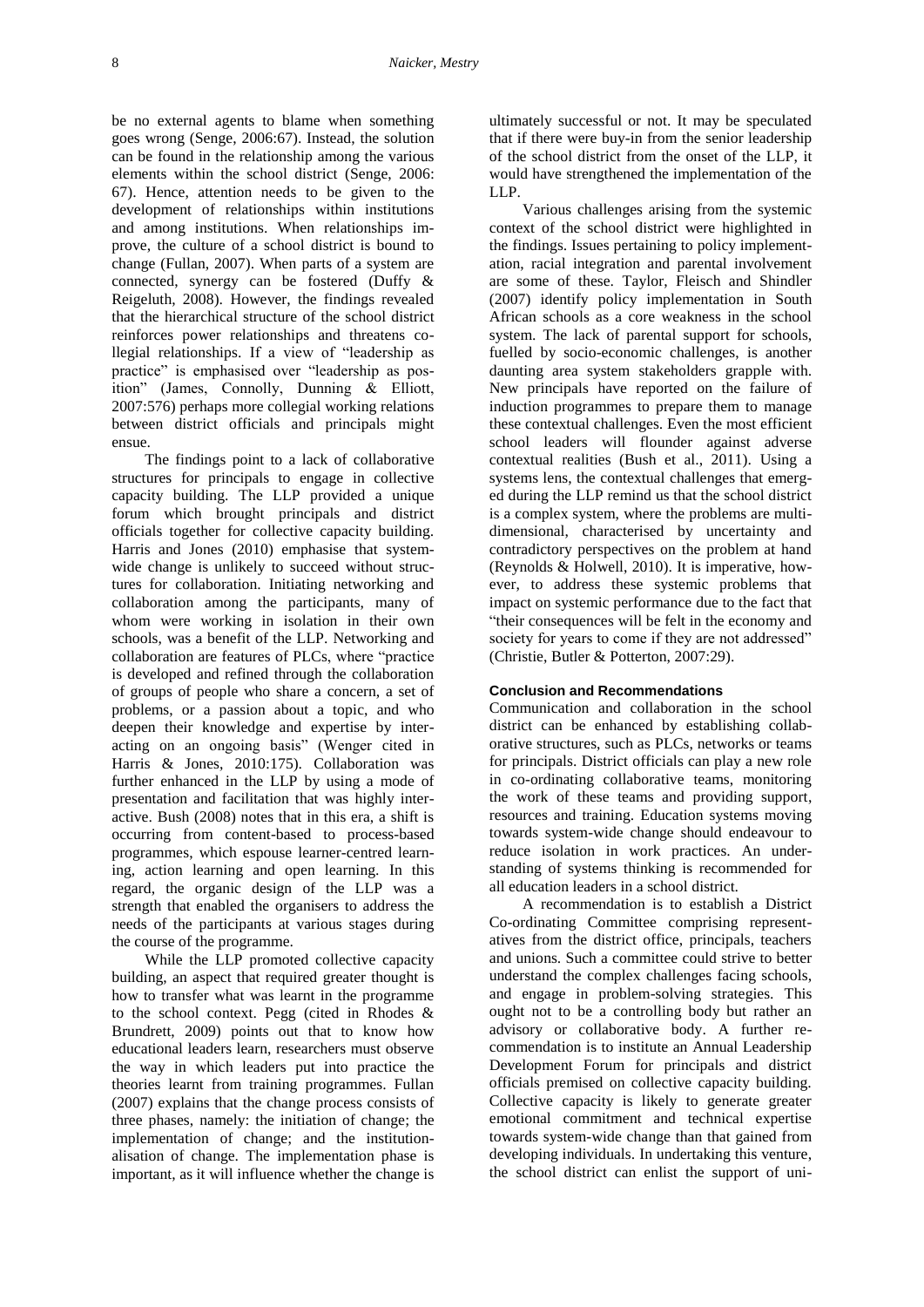versities and the expertise of other agencies. Developing the capacity of leaders and managers for the future is said to lead to financial and economic gains for governments (Mabey & Finch-Lees, 2008), which is of significance for both emerging and developed economies.

Based on the findings in this investigation, it is theorised that a programme such as the LLP does have the potential to initiate systemic change in the school district, subject to the following conditions. Firstly, the necessary structures for meaningful collaboration within the school district need to be established, developed and maintained. Secondly, systems theory posits that the participation of all the schools in the school district is essential for a paradigm shift. Thirdly, buy-in from all stakeholders is important in a system-wide change initiative. Finally, formulating a comprehensive plan, which outlines the implementation of the programme at the different levels of the district, is essential. These levels include schools, classrooms and the district office. If these conditions are met, it is likely that a programme such as the LLP could achieve system-wide change, due to some of its strong features. These include the provision of a dedicated forum for collective capacity building among district officials and principals; the flexibility to adapt to the participants' needs instead of having a one-size-fits-all programme; processbased programme delivery that facilitates interactive learning; and utilising persons with expertise to build the required capacity.

### **Notes**

- i. Verbatim quotation was edited for the publication.
- ii. Verbatim quotation was edited for the publication.<br>iii. Verbatim quotation was edited for the publication Verbatim quotation was edited for the publication.

#### **References**

- Banathy BH 1991. *Systems design of education: A journey to create the future.* Englewood Cliffs, NJ: Educational Technology Publications.
- Banathy BH 1992. *A systems view of education: Concepts and principles for effective practice.* Englewood Cliffs, NJ: Educational Technology Publications.
- Banathy BH & Jenlink PM 2004. Systems inquiry and its application in education. In DH Jonassen (ed). *Handbook of research on educational communications and technology.* Bloomington, IN: Association for Educational Communications and Technology.
- Barnett BG, Hall GE, Berg JH & Camarena MM 2010. A typology of partnerships for promoting innovation. *Journal of School Leadership,* 20(1):10-36.
- Bilbao-Osorio B, Dutta S & Lanvin B (eds.) 2014. *The global information technology report 2014: Rewards and risks of big data.* Geneva: World Economic Forum and INSEAD.
- Bloch G 2009. *The toxic mix: What's wrong with South Africa's schools and how to fix it.* Cape Town: Tafelberg.
- Bush T 2008. *Leadership and management development*

*in education.* London: SAGE.

- Bush T 2009. Leadership development and school improvement: contemporary issues in leadership development. *Educational Review,* 61(4):375-389. [doi: 10.1080/00131910903403956](http://www.tandfonline.com/doi/abs/10.1080/00131910903403956)
- Bush T, Kiggundu E & Moorosi P 2011. Preparing new principals in South Africa: the ACE: School Leadership Programme. *South African Journal of Education,* 31(1):31-43.
- Chinsamy B 2002. *Successful school improvement and the educational district office in South Africa: Some emerging propositions.* Johannesburg: Joint Education Trust. Available at [http://www.rti.org/pubs/Chinsamy\\_Full.pdf.](http://www.rti.org/pubs/Chinsamy_Full.pdf) Accessed 20 July 2013.
- Chrispeels JH, Burke PH, Johnson P & Daly AJ 2008. Aligning mental models of district and school leadership teams for reform coherence. *Education and Urban Society,* 40(6):730-750. [doi:](http://eus.sagepub.com/content/40/6/730.short)  [10.1177/0013124508319582](http://eus.sagepub.com/content/40/6/730.short)
- Christie P, Butler D & Potterton M 2007. *Report to the Minister of Education of the Ministerial Committee on Schools that work.* Pretoria: Department of Education, Republic of South Africa. Available at [http://www.education.gov.za/LinkClick.aspx?fileti](http://www.education.gov.za/LinkClick.aspx?fileticket=yWhdeL9fgLQ%3D&tabid=358&mid=1301) [cket=yWhdeL9fgLQ%3D&tabid=358&mid=1301.](http://www.education.gov.za/LinkClick.aspx?fileticket=yWhdeL9fgLQ%3D&tabid=358&mid=1301)  Accessed 11 May 2015.
- Department of Basic Education, Republic of South Africa 2012. *Report on the annual national assessments 2012: Grades 1 to 6 & 9.* Available at [http://www.education.gov.za/LinkClick.aspx?fileti](http://www.education.gov.za/LinkClick.aspx?fileticket=tcz0a0RHVhs%3D) [cket=tcz0a0RHVhs%3D.](http://www.education.gov.za/LinkClick.aspx?fileticket=tcz0a0RHVhs%3D) Accessed 4 February 2012.
- Duffy FM 2010. *Mastering awareness: One key to effective leadership for transforming school systems.* Available at [http://cnx.org/content/m33891/1.1/.](http://cnx.org/content/m33891/1.1/) Accessed 15 January 2014.
- Duffy FM & Reigeluth CM 2008. The school system transformation (SST) protocol. *Educational Technology,* 48(4):41-49.
- Fleisch B 2006. Education district development in South Africa: A new direction for school improvement? In A Harris & JH Chrispeels (eds). *Improving schools and educational systems: International perspectives.* London: Routledge.
- Fleisch B 2008. Introduction. In G Bloch, L Chisholm, B Fleisch & M Mabizela (eds). *Investment choices for South African education.* Johannesburg: Wits University Press.
- Fleisch B & Schöer V 2014. Large-scale instructional reform in the Global South: Insights from the midpoint evaluation of the Gauteng Primary Language and Mathematics Strategy. *South African Journal of Education,* 34(3): Art. # 933, 12 pages. doi: [10.15700/201409161040](http://www.sajournalofeducation.co.za/index.php/saje/article/view/933/443)
- Fullan M 2007. *The new meaning of educational change* (4th ed). New York, NY: Teachers College Press.
- Fullan M 2009a. Large-scale reform comes of age. *Journal of Educational Change,* 10(2-3):101-113. [doi: 10.1007/s10833-009-9108-z](http://link.springer.com/article/10.1007%2Fs10833-009-9108-z)
- Fullan M 2009b. Leadership development: The larger context. *Educational Leadership,* 67(2):45-49.
- Harris A 2010. Leading system transformation. *School Leadership & Management: Formerly School Organisation,* 30(3):197-207. [doi:](http://www.tandfonline.com/doi/abs/10.1080/13632434.2010.494080)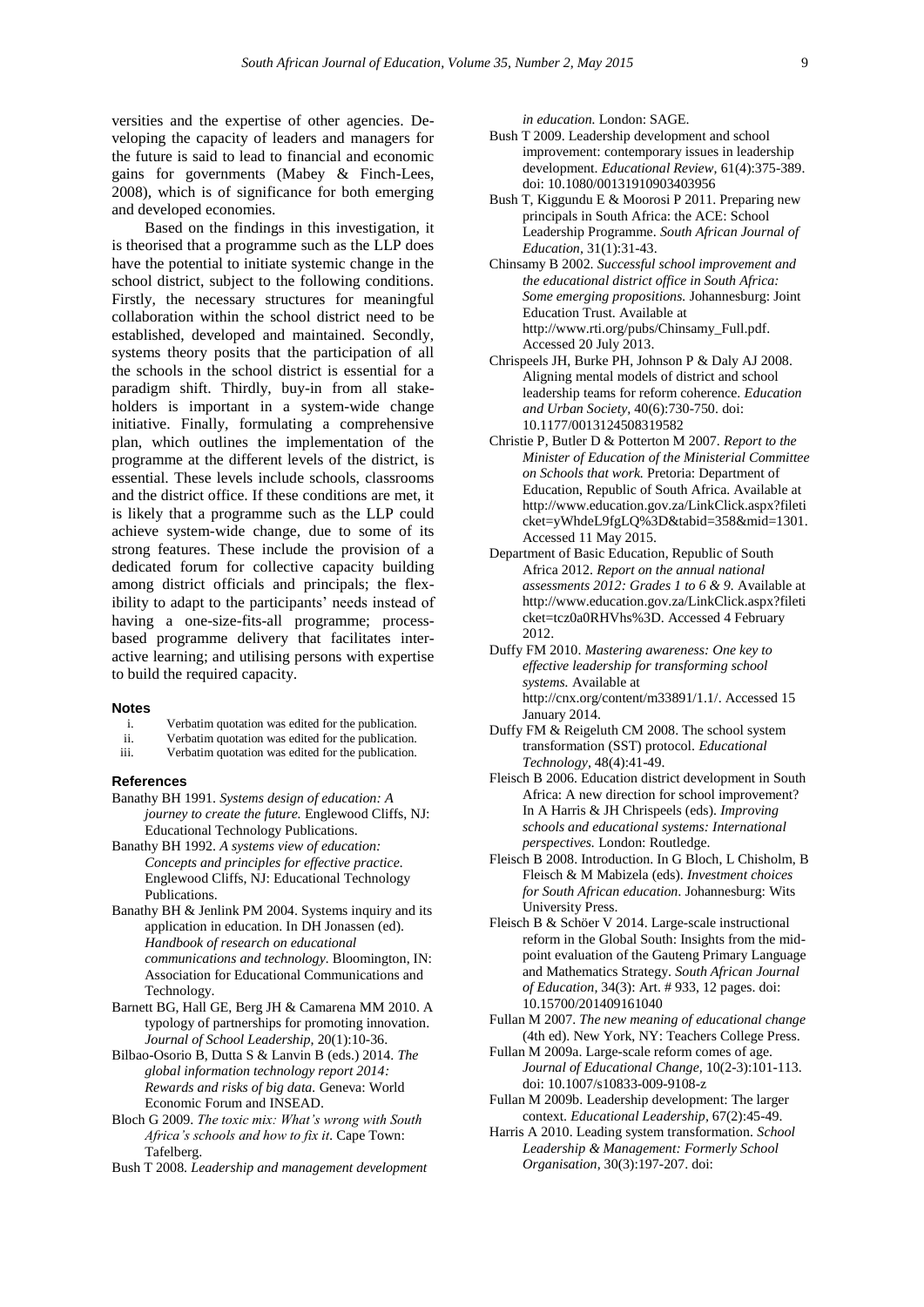[10.1080/13632434.2010.494080](http://www.tandfonline.com/doi/abs/10.1080/13632434.2010.494080)

Harris A & Chrispeels JH (eds.) 2006. *Improving schools and educational systems: International perspectives.* London: Routledge.

Harris A & Jones M 2010. Professional learning communities and system improvement. *Improving Schools,* 13(2):172-181. [doi:](http://imp.sagepub.com/content/13/2/172.abstract)  [10.1177/1365480210376487](http://imp.sagepub.com/content/13/2/172.abstract)

Hopkins D 2011. *Powerful learning: Taking educational reform to scale* (Paper No. 20). Melbourne: Education Policy and Research Division. Available at

[http://www.education.vic.gov.au/Documents/about/](http://www.education.vic.gov.au/Documents/about/research/hopkinspowerfullearning.pdf) [research/hopkinspowerfullearning.pdf.](http://www.education.vic.gov.au/Documents/about/research/hopkinspowerfullearning.pdf) Accessed 9 May 2015.

Houle JC 2006. Professional development for urban principals in underperforming schools. *Education and Urban Society,* 38(2):142-159. [doi:](http://eus.sagepub.com/content/38/2/142.abstract)  [10.1177/0013124505282611](http://eus.sagepub.com/content/38/2/142.abstract)

James C, Connolly M, Dunning G & Elliott T 2007. Systemic leadership for schools and the significance of systemic authorization. *Educational Management Administration & Leadership,* 35(4):573-588. [doi: 10.1177/1741143207081064](http://ema.sagepub.com/content/35/4/573.abstract)

Johnston JH & Armistead L 2007. *Win-win partnerships.*  Available at: [http://images.pcmac.org/Uploads/SchoolSuperinten](http://images.pcmac.org/Uploads/SchoolSuperintendentsofAL/SchoolSuperintendentsofAL/Sites/DocumentsCategories/Documents/Win%20Win%20Partnerships.pdf) [dentsofAL/SchoolSuperintendentsofAL/Sites/Docu](http://images.pcmac.org/Uploads/SchoolSuperintendentsofAL/SchoolSuperintendentsofAL/Sites/DocumentsCategories/Documents/Win%20Win%20Partnerships.pdf)

[mentsCategories/Documents/Win%20Win%20Part](http://images.pcmac.org/Uploads/SchoolSuperintendentsofAL/SchoolSuperintendentsofAL/Sites/DocumentsCategories/Documents/Win%20Win%20Partnerships.pdf) [nerships.pdf.](http://images.pcmac.org/Uploads/SchoolSuperintendentsofAL/SchoolSuperintendentsofAL/Sites/DocumentsCategories/Documents/Win%20Win%20Partnerships.pdf) Accessed 18 January 2013. Kaufman TE, Grimm ED & Miller AE 2012.

*Collaborative school Improvement: Eight practices for district-school partnerships to transform teaching and learning.* Cambridge, MA: Harvard Education Press.

Kennedy A 2006. Globalisation, global English: "futures trading" in early childhood education. *Early Years: An International Research Journal,* 26(3):295-306. [doi: 10.1080/09575140600898472](http://www.tandfonline.com/doi/abs/10.1080/09575140600898472)

Korach S 2011. Keeping the fire burning: The evolution of a university-district collaboration to develop leaders for second-order change. *Journal of School Leadership,* 21(5):659-683.

Kronley RA & Handley C 2003. *Reforming relationships: School districts, external organisations, and systemic change.* Providence, RI: Annenberg Institute for School Reform, Brown University. ERIC Number: ED479779. Available at [http://files.eric.ed.gov/fulltext/ED479779.pdf.](http://files.eric.ed.gov/fulltext/ED479779.pdf)  Accessed 6 May 2015.

Letseka M, Bantwini B & King-McKenzie E 2012. Public-union sector politics and the crisis of education in South Africa. *Creative Education,* 3(7):1197-1204. doi[: 10.4236/ce.2012.37178](http://dx.doi.org/10.4236/ce.2012.37178)

Louis KS, Leithwood K, Wahlstrom KL & Anderson SE 2010. *Investigating the links to improved student learning: Final report of research findings.* St Paul, MN/Canada/New York, NY: Center for Applied Research and Educational Improvement/University of Minnesota, Ontario Institute for Studies in Education/University of Toronto & The Wallace Foundation. Available at [http://www.wallacefoundation.org/knowledge](http://www.wallacefoundation.org/knowledge-center/school-leadership/key-research/Documents/Investigating-the-Links-to-Improved-Student-Learning.pdf)[center/school-leadership/key-](http://www.wallacefoundation.org/knowledge-center/school-leadership/key-research/Documents/Investigating-the-Links-to-Improved-Student-Learning.pdf)

[research/Documents/Investigating-the-Links-to-](http://www.wallacefoundation.org/knowledge-center/school-leadership/key-research/Documents/Investigating-the-Links-to-Improved-Student-Learning.pdf)[Improved-Student-Learning.pdf.](http://www.wallacefoundation.org/knowledge-center/school-leadership/key-research/Documents/Investigating-the-Links-to-Improved-Student-Learning.pdf) Accessed 6 May 2015.

Mabey C & Finch-Lees T 2008. *Management and leadership development.* London: SAGE.

McCauley CD, Van Velsor E & Ruderman MN 2010. Introduction: Our view of leadership development. In EV van Velsor, CD McCauley & MN Ruderman (eds). *The Centre for Creative Leadership: Handbook of leadership development* (3rd ed). San Francisco, CA: Jossey-Bass.

Merriam SB 1998. *Qualitative research and case study applications in education.* San Francisco, CA: Jossey-Bass.

Munby S 2008. Building the perfect team: leadership in the twenty-first century. *Education Review,*  21(1):31-38.

Page D 2010. Systemic efforts in Georgia to improve education leadership. *Performance Improvement,*  49(3):11-16[. doi: 10.1002/pfi.20132](http://onlinelibrary.wiley.com/doi/10.1002/pfi.20132/abstract;jsessionid=336072EE86D1BFA7E8BE7316D9367554.f02t03)

Patton MQ 2002. *Qualitative research and evaluation*  methods (3<sup>rd</sup> ed). London: SAGE.

Pont B, Nusche D & Moorman H 2008. *Improving school leadership: Policy and practice* (Volume 1). France: OECD Publishing. Available at http://www.oecd.org/education/school/44374889.p df. Accessed 10 December 2013.

Razik TA & Swanson AD 2010. *Fundamental concepts*  of educational leadership and management (3<sup>rd</sup>) ed). Boston, MA: Allyn & Bacon.

Reigeluth CM 2006. A leveraged emergent approach to systemic transformation. *Tech Trends,* 50(2):46-47.

Reynolds M & Holwell S 2010. Introducing systems approaches. In M Reynolds & S Holwell (eds). *Systems approaches to managing change: A practical guide.* London: Springer.

Rhodes C & Brundrett M 2009. Leadership development and school improvement. *Educational Review,*  61(4):361-374. [doi: 10.1080/00131910903403949](http://www.tandfonline.com/doi/abs/10.1080/00131910903403949)

Roberts J 2001. *District development – The new hope for educational reform.* Johannesburg: JET Education Services. Available at [http://www.jet.org.za/publications/research/Roberts](http://www.jet.org.za/publications/research/Roberts_District_Development.pdf) [\\_District\\_Development.pdf.](http://www.jet.org.za/publications/research/Roberts_District_Development.pdf) Accessed 11 March 2013.

Rorrer AK, Skrla L & Scheurich JJ 2008. Districts as institutional actors in educational reform. *Educational Administration Quarterly,* 44(3):307- 357. [doi: 10.1177/0013161X08318962](http://eaq.sagepub.com/content/44/3/307.short)

Senge PM 2006. *The fifth discipline: The art and practice of the learning organisation* (revised ed). London: Random House Business Books.

Taylor N, Fleisch B & Shindler J 2007. *Education scenarios for 2019.* Paper Prepared for the Key Driving Forces Scenarios 2019, The Office of the Presidency, 11-12 June. Available at [http://jet.org.za/publications/research/Taylor%20Fl](http://jet.org.za/publications/research/Taylor%20Fleisch%20Shindler_Education%20Scenarios%20for%202019%2022%20July.pdf) [eisch%20Shindler\\_Education%20Scenarios%20for](http://jet.org.za/publications/research/Taylor%20Fleisch%20Shindler_Education%20Scenarios%20for%202019%2022%20July.pdf) [%202019%2022%20July.pdf.](http://jet.org.za/publications/research/Taylor%20Fleisch%20Shindler_Education%20Scenarios%20for%202019%2022%20July.pdf) Accessed 8 February 2014.

Taylor N, Muller J & Vinjevold P 2003. *Getting schools working: Research and systemic school reform in South Africa.* Cape Town: Pearson Education.

Tesch R 1990. *Qualitative research: Analysis types and software tools.* Bristol, PA: Falmer Press.

Van der Berg S & Louw M 2008. South African student performance in regional context. In G Bloch, L Chisholm, B Fleisch & M Mabizela (eds). *Investment choices for South African education.*  Johannesburg: Wits Education Press.